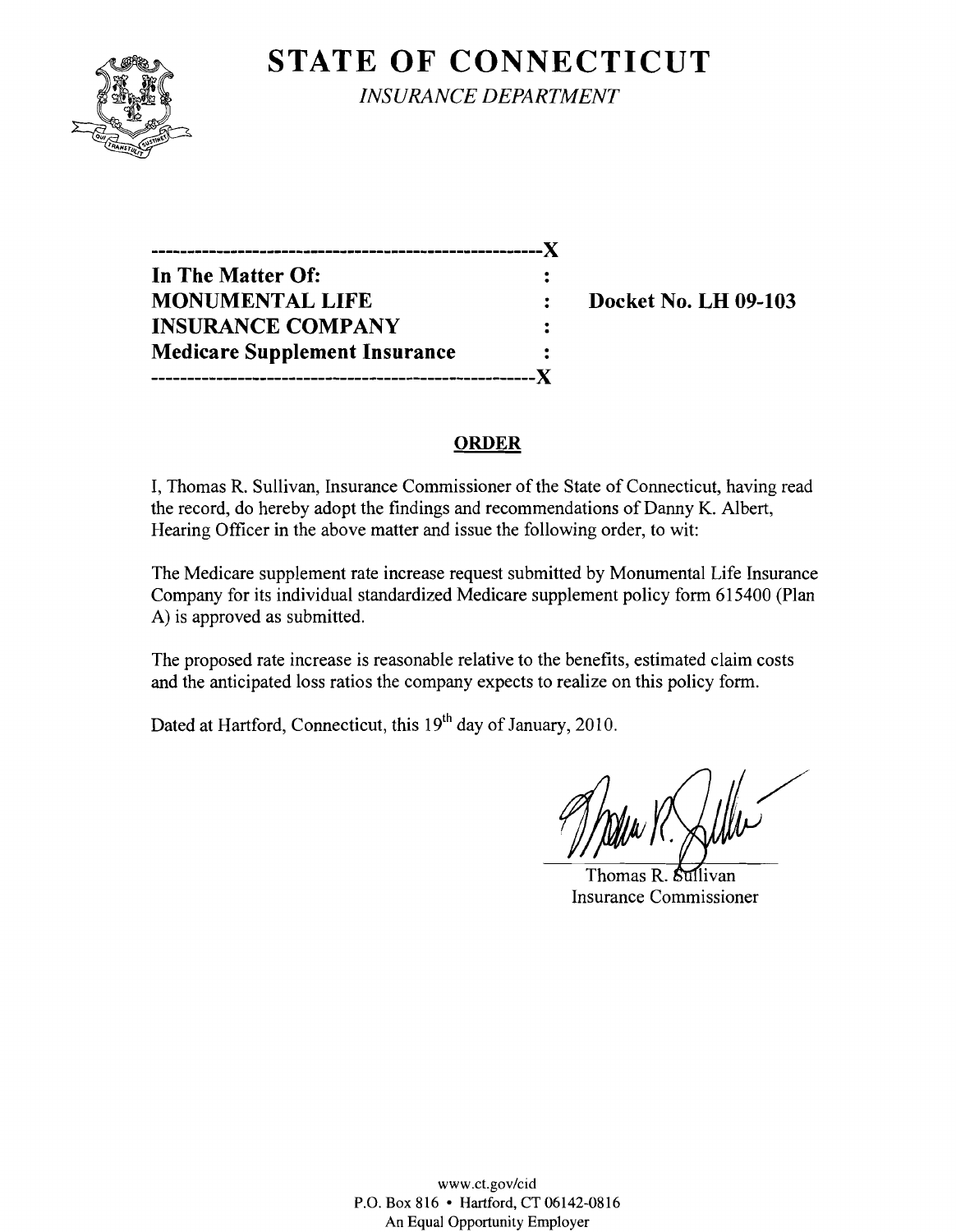# **STATE OF CONNECTICUT**



*INSURANCE DEPARTMENT* 

| ---------------                      |    |
|--------------------------------------|----|
| In The Matter Of:                    |    |
| <b>MONUMENTAL LIFE</b>               |    |
| <b>INSURANCE COMPANY</b>             | ٠. |
| <b>Medicare Supplement Insurance</b> |    |
| ,,,,,,,,,,,,,,,,,,,,,,,,,,,,,        |    |

**Docket No. LH 09-103** 

## **PROPOSED FINAL DECISION**

## 1. **INTRODUCTION**

The Insurance Commissioner of the State of Connecticut is empowered to review rates charged for individual and group Medicare supplement policies sold to any resident of this State who is eligible for Medicare. The source for this regulatory authority is contained in Chapter 700c and Section 38a-495a ofthe Connecticut General Statutes.

After due notice a hearing was held at the Insurance Department in Hartford on December 30, 2009 to consider whether or not the rate increase requested by Monumental Life Insurance Company on its individual standardized Medicare supplement business should be approved.

No members from the general public attended the hearing.

No representatives from Monumental Life Insurance Company attended the hearing.

The hearing was conducted in accordance with the requirements of Section 38a-474, Connecticut General Statutes, the Uniform Administrative Procedures Act, Chapter 54 of the Connecticut General Statutes, and the Insurance Department Rules of Practice, Section 38a-8-1 et seq. of the Regulations of Connecticut State Agencies.

A Medicare supplement (or Medigap) policy is a private health insurance policy sold on an individual or group basis which provides benefits that are additional to the benefits provided by Medicare. For many years Medicare supplement policies have been highly regulated under both state and federal law to protect the interests of persons eligible for Medicare who depend on these policies to provide additional coverage for the costs of health care.

Effective December 1,2005, Connecticut amended its program of standardized Medicare supplement policies in accordance with Section 38a-495a of the Connecticut General Statutes, and Sections 38a-495a-1 through 38a-495a-21 of the Regulations of Connecticut Agencies. This program, which conforms to federal requirements, provides that all insurers offering Medicare supplement policies for sale in the state must offer the basic "core" package of benefits known as Plan A. Insurers may also offer anyone or more of eleven other plans (Plans B through L).

> www.ct.gov/cid P.O. Box 816 • Hartford, CT 06142-0816 An Equal Opportunity Employer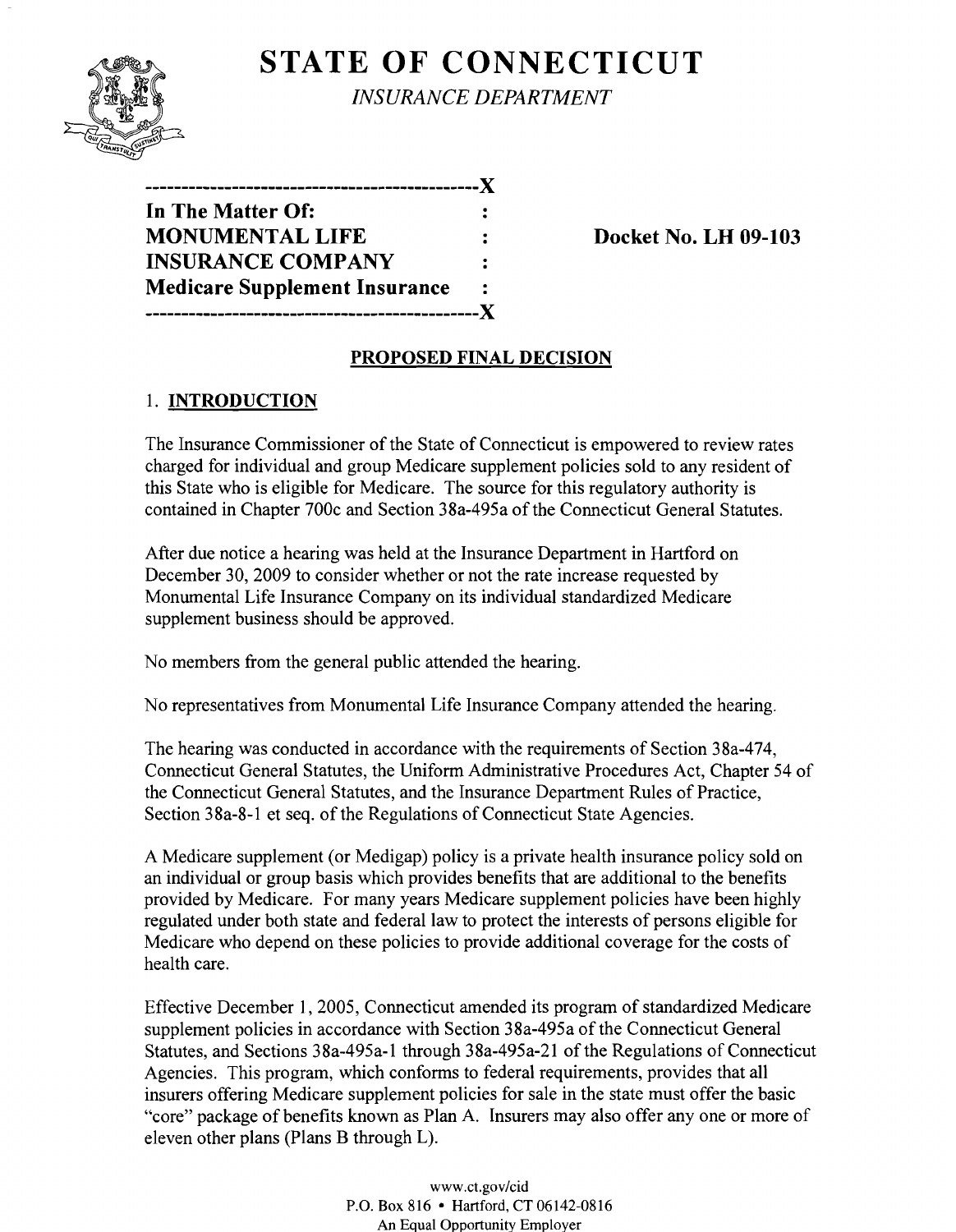Effective January 1,2006, in accordance with Section 38a-495c of the Connecticut General Statutes (as amended by Public Act 05-20) premiums for all Medicare supplement policies in the state must use community rating. Rates for Plans A through L must be computed without regard to age, gender, previous claims history or the medical condition of any person covered by a Medicare supplement policy or certificate.

The statute provides that coverage under Plan A through L may not be denied on the basis of age, gender, previous claims history or the medical condition of any covered person. Insurers may exclude benefits for losses incurred within six months from the effective date of coverage based on a pre-existing condition.

Effective October 1, 1998, carriers that offer Plan B or Plan C must make these plans as well as Plan A, available to all persons eligible for Medicare by reason of disability.

Insurers must also make the necessary arrangements to receive notice of all claims paid by Medicare for their insureds so that supplemental benefits can be computed and paid without requiring insureds to file claim forms for such benefits. This process of direct notice and automatic claims payment is commonly referred to as "piggybacking" or "crossover".

Sections 38a-495 and 38a-522 of the Connecticut General Statutes, and Section 38a-495a-l0 of the Regulations of Connecticut Agencies, state that individual and group Medicare supplement policies must have anticipated loss ratios of 65% and 75%, respectively. Under Sections 38a-495-7 and 38a-495a-10 of the Regulations of Connecticut Agencies, filings for rate increases must demonstrate that actual and expected losses in relation to premiums meet these standards, and anticipated loss ratios for the entire future period for which the requested premiums are calculated to provide coverage must be expected to equal or exceed the appropriate loss ratio standard.

Section 38a-473 of the Connecticut General Statutes provides that no insurer may incorporate in its rates for Medicare supplement policies factors for expenses that exceed 150% of the average expense ratio for that insurer's entire written premium for all lines of health insurance for the previous calendar year.

#### II. **FINDING OF FACT**

After reviewing the exhibits entered into the record of this proceeding, and utilizing the experience, technical competence and specialized knowledge of the Insurance Department, the undersigned makes the following findings of fact:

- 1. Monumental Life Insurance Company has requested a 15.0% rate increase for its individual standardized Medicare supplement policy form 615400, Plan A.
- 2. In-force policy counts as of 9/30/09 are 1 in Connecticut and 291 on a nationwide basis.
- 3. Monumental Life has conformed to subsection (e) of section 38a-495c, C.G.S. regarding the automatic claims processing requirement.
- 4. The proposed rates are designed to satisfy the Connecticut statutory loss ratio of 65%.